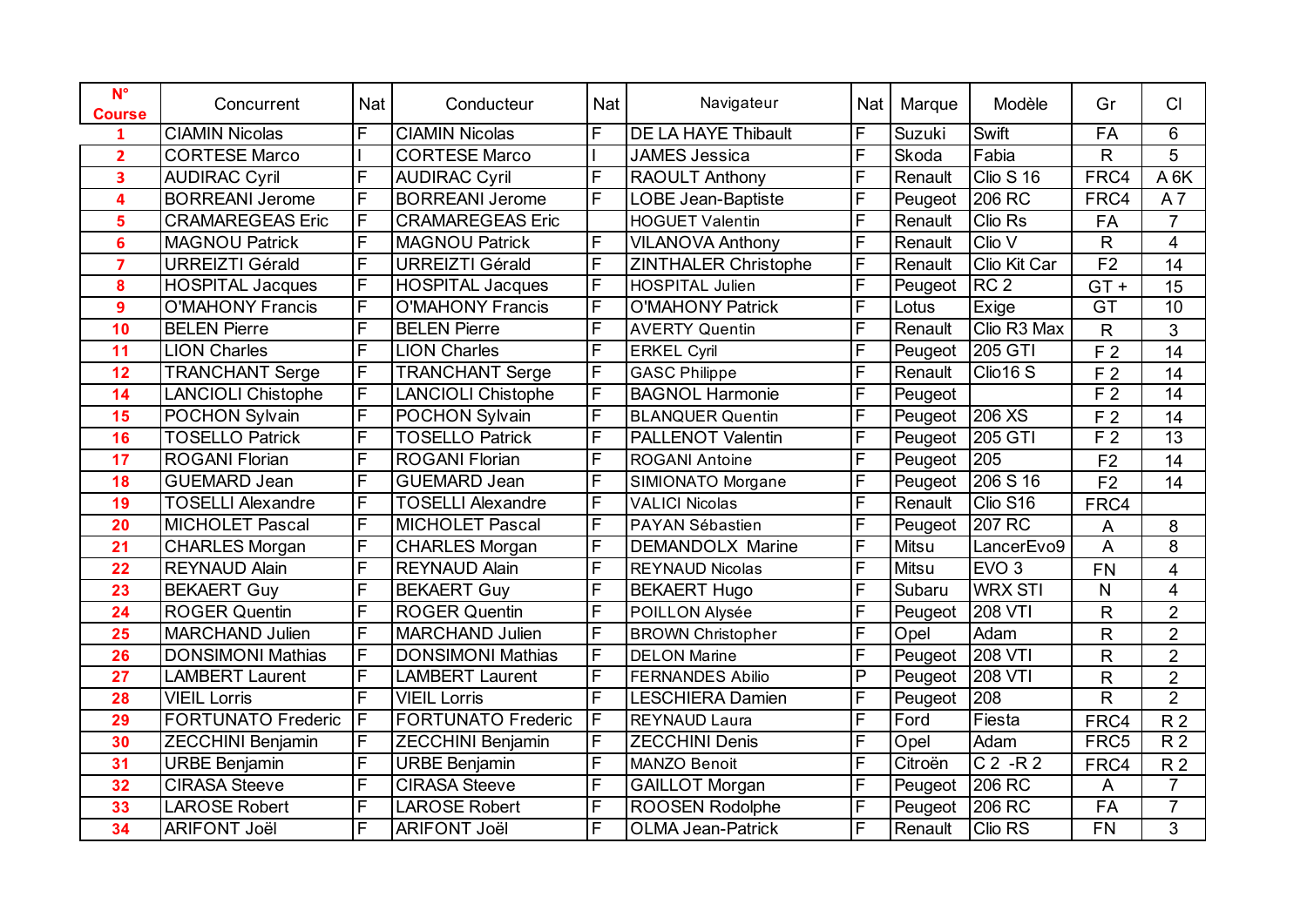| 35 | <b>CONTE Christian</b>     | F | <b>CONTE Christian</b>     | F | <b>CONTE Nicolas</b>     | F | Citroën | C <sub>2</sub>     | A              | 6                |
|----|----------------------------|---|----------------------------|---|--------------------------|---|---------|--------------------|----------------|------------------|
| 36 | SANTINI Jérôme             |   | SANTINI Jérôme             | F | <b>SANTINI Clément</b>   | F | Citroën | Saxo VTS           | FA             | 6                |
| 37 | <b>BARACCANI Enzo</b>      |   | <b>BARACCANI Enzo</b>      | F | <b>ESCUDERO Camille</b>  | F | Citroën | Saxo VTS           | FA             | 6                |
| 38 | <b>BARBIER Stéphane</b>    | F | <b>BARBIER Stéphane</b>    | F | <b>MARQUEZ Eric</b>      | F | Renault | <b>RS Line</b>     | R              | C <sub>5</sub>   |
| 39 | <b>ALEXIS Julien</b>       |   | <b>ALEXIS Julien</b>       | F | <b>SCARNATO Philippe</b> | F | Peugeot | 205 GTI            | F <sub>2</sub> | 13               |
| 40 | SANMARTINO Michael         | F | <b>SANMARTINO Michael</b>  | F | <b>BRAUER Melanie</b>    |   | Peugeot | 206                | F <sub>2</sub> | 13               |
| 41 | <b>CHOL Jean-Michel</b>    |   | <b>CHOL Jean-Michel</b>    | F | <b>CHOL Christel</b>     | F | Simca   | Rallye 3           | F <sub>2</sub> | 12               |
| 42 | <b>AMBLARD Jacques</b>     |   | <b>AMBLARD Jacques</b>     | F | <b>AMBBLARD Julie</b>    | F | Citroën | <b>AX GTI</b>      | FRC5           | A <sub>5</sub>   |
| 43 | <b>MERLATTI Bastien</b>    |   | <b>MERLATTI Bastien</b>    | F | <b>MERLATTI Fabien</b>   | F | Ford    | Fiesta             | R              | 2J               |
| 44 | <b>GUIOL Patrick</b>       |   | <b>GUIOL Patrick</b>       | F | <b>GUIOL Valentine</b>   |   | Peugeot | 106 S16            | <b>FN</b>      | $\overline{2}$   |
| 45 | <b>BOULET Philippe</b>     | E | <b>BOULET Philippe</b>     | F | <b>CAZARD Sylvie</b>     | F | Citroën | Saxo VTS           | N              | $\overline{2}$   |
| 46 | <b>LEIX Sébastien</b>      | F | <b>LEIX Sébastien</b>      | F | LEIX Angélique           |   | Citroën | Saxo VTS           | N              | $\overline{2}$   |
| 47 | <b>JOUANNEAU Christian</b> |   | <b>JOUANNEAU Christian</b> | F | <b>JOUANNEAU Vincent</b> | F | Citroën | Saxo VTS           | FRC5           | N <sub>2</sub>   |
| 48 | <b>JULIEN Alain</b>        |   | <b>JULIEN Alain</b>        | F | MONTERO Julien           | F | Citroën | C <sub>2</sub> VTS | FRC5           | N <sub>2</sub> S |
| 49 | <b>TEXIER Tony</b>         | F | <b>TEXIER Tony</b>         | F | <b>CARABIAN Morgane</b>  | F | Peugeot | 106 S16            | <b>FN</b>      | 2S               |
| 50 | <b>VILHES Corentin</b>     | F | <b>VILHES Corentin</b>     | F | <b>DELUY Amélie</b>      |   | Peugeot | <b>106 XSI</b>     | <b>FN</b>      |                  |
| 51 | <b>GARTNER Victor</b>      | F | <b>GARTNER Victor</b>      | F | <b>BAUMET Eddie</b>      | F | Citroën | <b>AX GTI</b>      | N              |                  |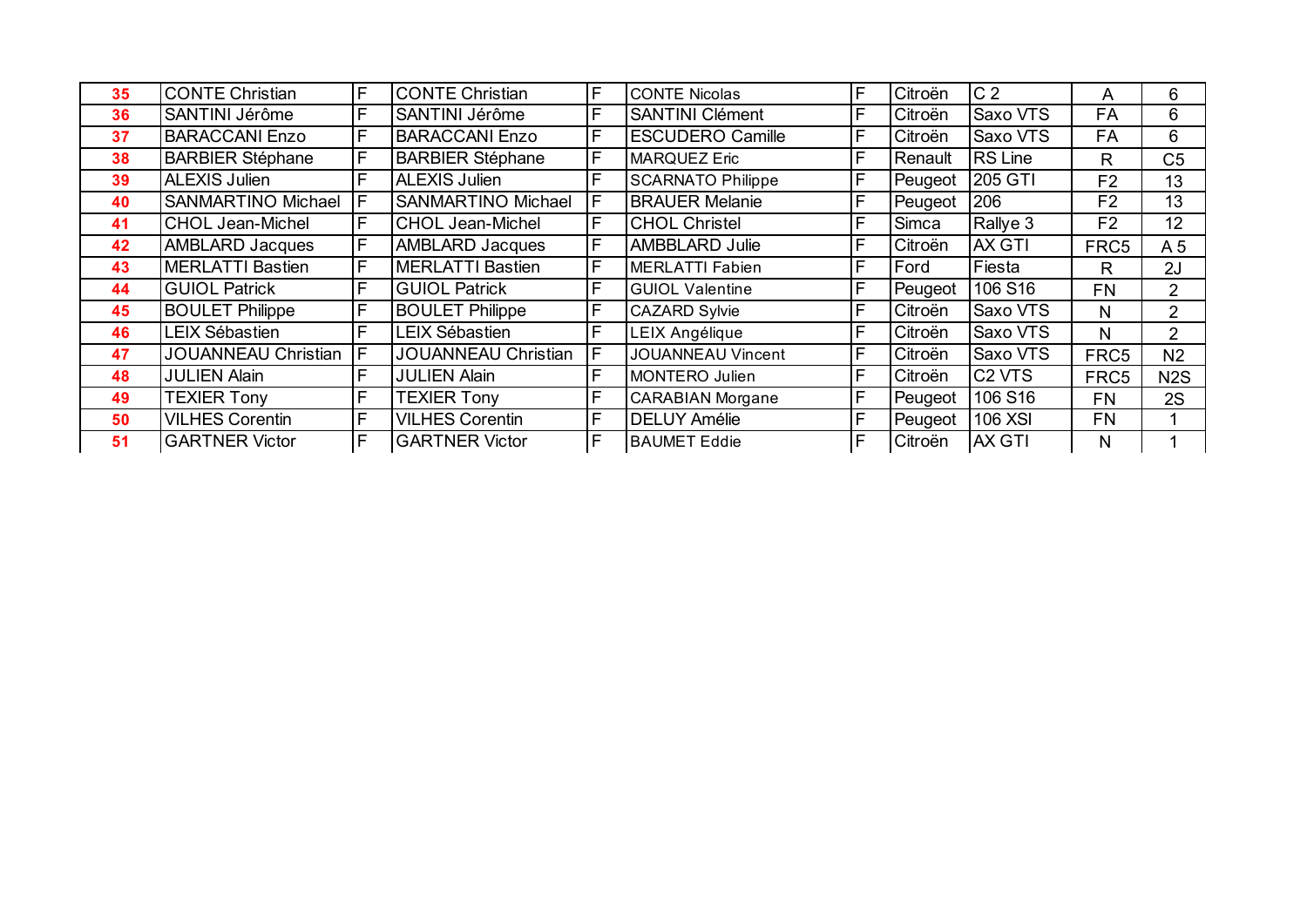| $N^{\circ}$<br><b>Course</b> | Concurrent                 | Nat | Conducteur                 | Nat | Navigateur                 | <b>Nat</b> | Marque       | Modèle           | Gr             | C <sub>l</sub> |
|------------------------------|----------------------------|-----|----------------------------|-----|----------------------------|------------|--------------|------------------|----------------|----------------|
| 61                           | <b>GIORDANENGO Philip</b>  | F   | <b>GIORDANENGO Philip</b>  | IF  | REICHENECKER Josh          | F          | Ford         | Escort MK 2      |                | <b>GTS 36</b>  |
| 62                           | <b>ARMANDONI Alain</b>     | F   | <b>ARMANDONI Alain</b>     | F   | <b>LEDUBY Morgan</b>       | F          | Porsche      | 911 SC           |                | GT 37          |
| 63                           | <b>BRACH Morgan</b>        |     | <b>BRACH Morgan</b>        | F   | <b>BOISSIER Henri</b>      | F          | Renault      | 5 Turbo          |                | <b>CT 44</b>   |
| 64                           | <b>FARGIER Victor</b>      | F   | <b>FARGIER Victor</b>      | F   | <b>MARANINCHI Baptiste</b> | F          | <b>Volks</b> | Golf GTI         | J <sub>2</sub> | <b>CT 44</b>   |
| 65                           | <b>FARGIER Patrick</b>     | F   | <b>FARGIER Patrick</b>     | F   | <b>ENGEWICHT Dadid</b>     | F          | <b>Volks</b> | Golf GTI         |                | CT 33          |
| 66                           | <b>MARTOS Denis</b>        |     | <b>MARTOS Denis</b>        | F   | <b>LOPEZ Alain</b>         | F          | Volks        | GTI              |                | 3S             |
| 67                           | <b>VINIT Thierry</b>       |     | <b>VINIT Thierry</b>       | F   | <b>VINIT Jessica</b>       | F          | Peugeot      | 205 GTI          |                | J 2 CT 44      |
| 68                           | <b>ORSINI Jean-Jacques</b> | F   | <b>ORSINI Jean-Jacques</b> | F   | MERMOZ Françoise           | F          | Peugeot      | 205 GTI          | J 2            | T 44           |
| 69                           | <b>MOUNIER André</b>       |     | <b>MOUNIER André</b>       | F   | <b>RUFFIN Pierre</b>       | F          | Alfa Romeo   | GTV <sub>6</sub> |                | CT 34          |
| 70                           | <b>GARE</b> Serge          |     | <b>GARE Serge</b>          | F   | <b>GARE Sabine</b>         | F          | Renault      | 5 Alpine         |                | CT 33          |
| 71                           | <b>CABONI Jean-Marc</b>    |     | <b>CABONI Jean-Marc</b>    | F   | MARIA Jean-François        | F          | <b>Volks</b> | <b>Golf GTI</b>  |                | Classique      |